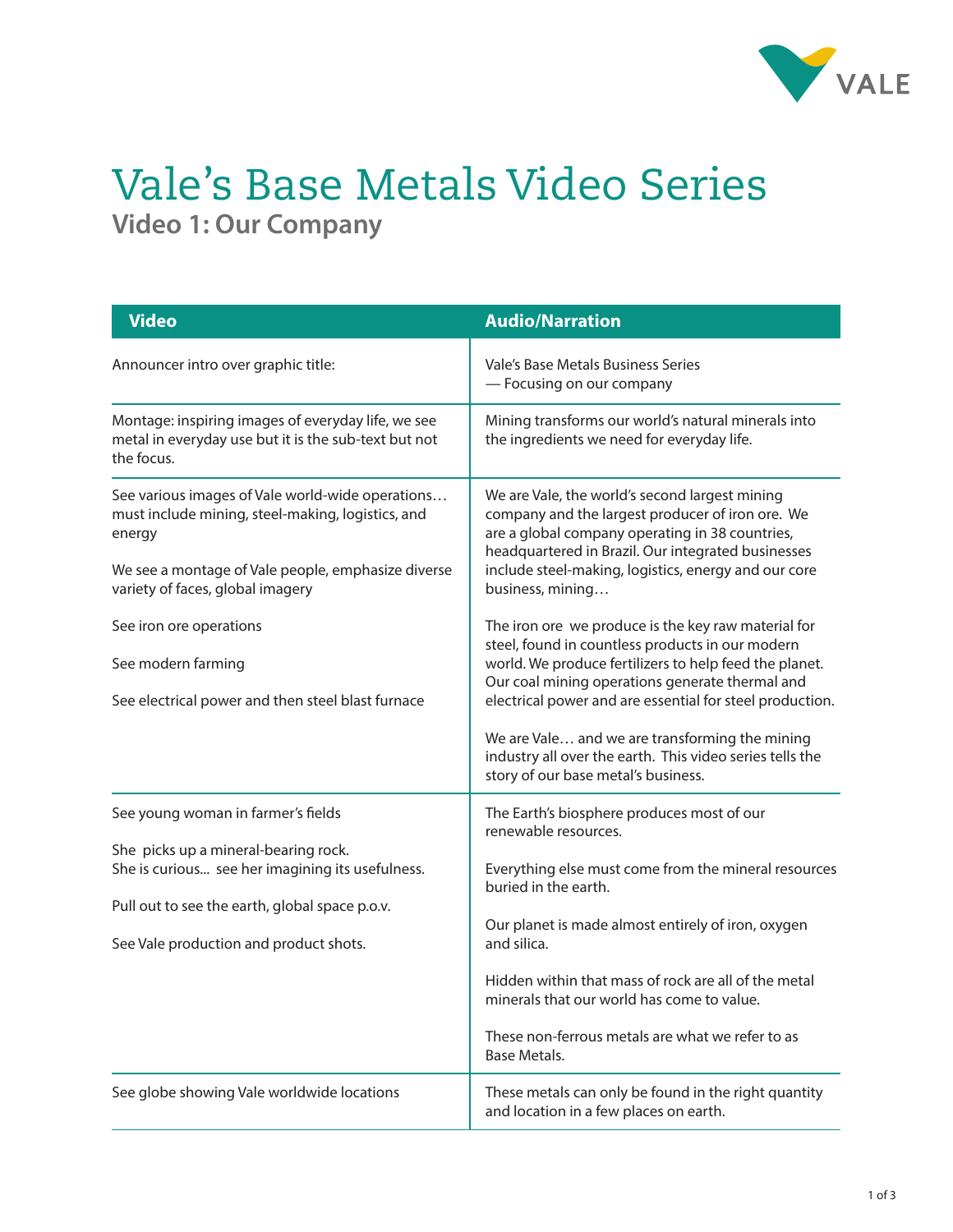## Video 1: Our Company (cont'd)

| <b>Video</b>                                                                                                                                                     | <b>Audio/Narration</b>                                                                                                                                                                                                                  |
|------------------------------------------------------------------------------------------------------------------------------------------------------------------|-----------------------------------------------------------------------------------------------------------------------------------------------------------------------------------------------------------------------------------------|
| See quick montage of Vale processes: finding, mining,<br>refining and selling metals<br>See Toronto office.                                                      | Vale's base metals business is dedicated to mining<br>and processing nickel, copper, cobalt and associated<br>precious metals, including gold, silver, and the<br>platinum group metals like palladium and platinum.                    |
| See the map, differentiate and locate operations,<br>North Atlantic, South Atlantic and Asia-Pacific.                                                            | Our base metals business comprises approximately<br>20 per cent of Vale's entire portfolio. Headquartered<br>in Toronto, Ontario, Canada, it is divided into 3<br>geographic areas: North Atlantic, South Atlantic and<br>Asia-Pacific. |
|                                                                                                                                                                  | We're committed to transforming mineral resources<br>into prosperity and sustainable development in every<br>location where we operate.                                                                                                 |
| Montage of modern life, emphasize home and<br>everyday life "sustainable prosperity" imagery                                                                     | Almost everything in our homes, buildings, vehicles<br>and aircrafts, in fact almost everything in our world<br>that isn't "grown," is made using metals.                                                                               |
| Product shots, applications                                                                                                                                      | Modern life depends on the base metals. They are the<br>backbone of our prosperity.                                                                                                                                                     |
| See alloy process, see rolling metals, see building<br>covered with stainless steel, perhaps beauty shots of<br>Frank Gehry-type stainless steel building design | Nickel mixes readily with other metals, especially<br>iron, chromium and copper. It produces alloys with<br>amazing strength and beauty that are highly resistant<br>to corrosion.                                                      |
| See jet, hydro or gas turbines, and high-end industrial<br>applications                                                                                          | Nickel alloys can maintain their mechanical and<br>physical characteristics, even when subjected to<br>extreme temperatures such as those found in jet<br>turbines or industrial furnaces.                                              |
| See medical operation, emphasize human touch but<br>see instruments etc.                                                                                         | Medical, surgical and scientific instruments depend on<br>nickel alloys for sterilization and precision. The finest<br>materials combine for cutting-edge results.                                                                      |
| See Prius                                                                                                                                                        | All roads lead to nickel, the metal that is driving the<br>hybrid vehicle revolution.                                                                                                                                                   |
| See windmill, wiring, computer chip to user<br>See copper in industry                                                                                            | Copper is one of the best conductors of electricity. An<br>unbroken chain of copper connects this windmill to<br>your computer. Copper is king of the wired world.                                                                      |
|                                                                                                                                                                  | From the plumbing inside your home to the most<br>advanced industrial processes, copper is at the heart of<br>modern life.                                                                                                              |